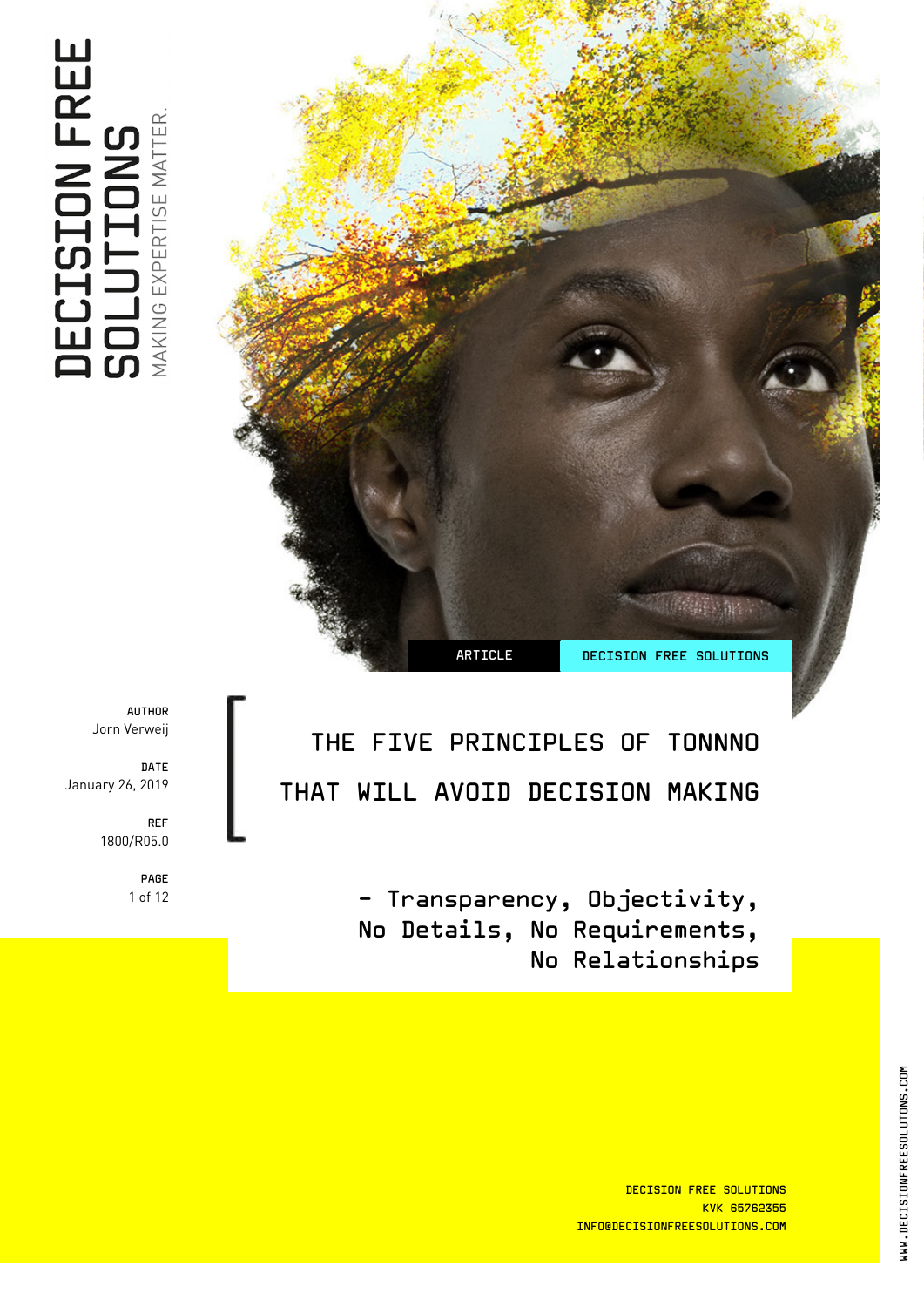# The five principles of TONNNO that will avoid Decision Making

*— Transparency, Objectivity, No details, No requirements, No relationships* 

## **Content**

| How do an expert and a non-expert communicate?<br>The principle of the TONNNO principles |   |
|------------------------------------------------------------------------------------------|---|
|                                                                                          |   |
| <b>Transparency</b>                                                                      | 6 |
| Transparency is to do away with assuming and thinking                                    | 6 |
| Transparency is not objective and has to be actively ensured                             | 6 |
| Metrics is the language of transparency                                                  | 7 |
| <b>Objectivity</b>                                                                       | 7 |
| <b>No details</b>                                                                        | 7 |
| No requirements                                                                          | 8 |
| <b>No relationship</b>                                                                   |   |
| <b>References</b>                                                                        |   |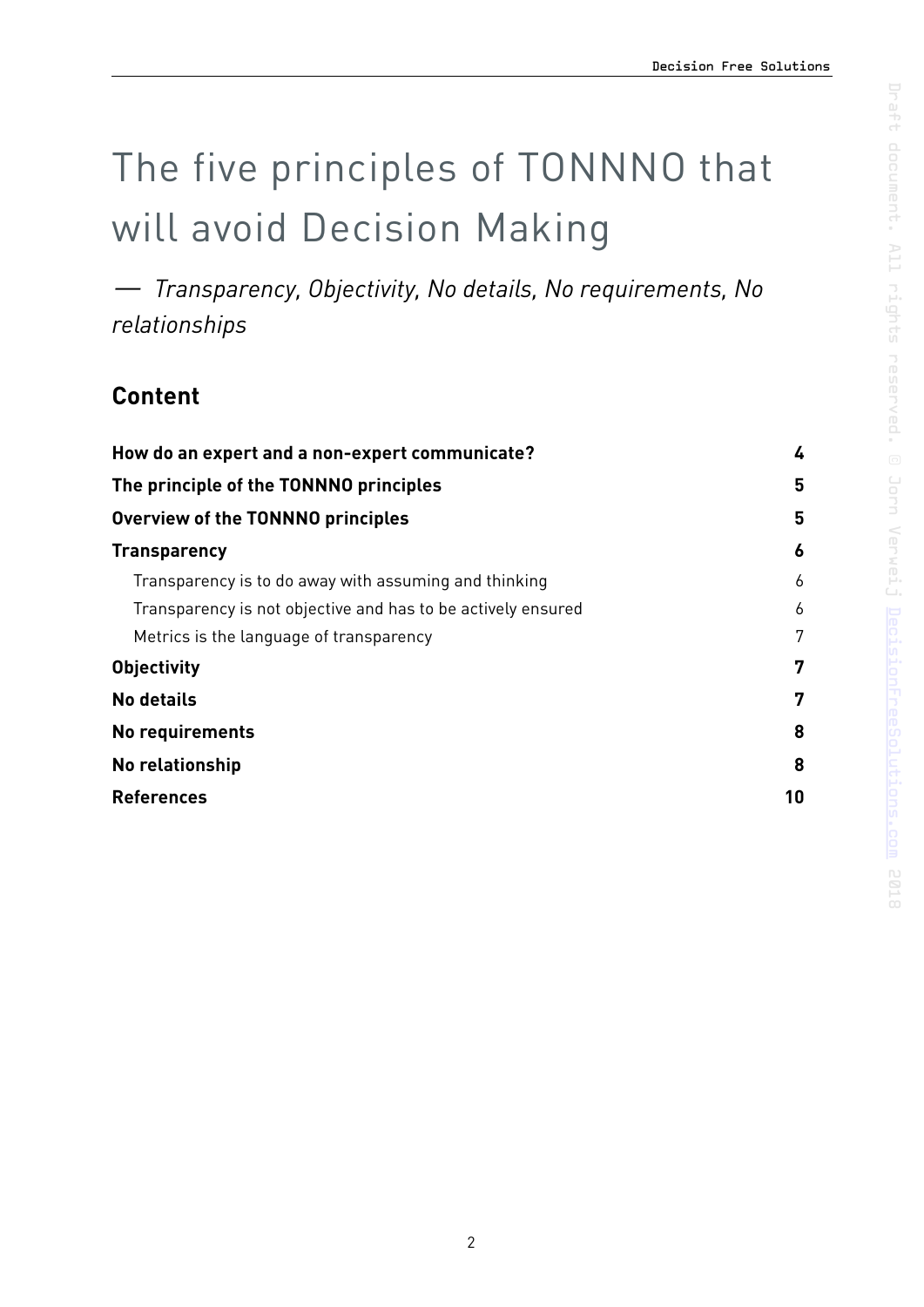*Note to the reader:* This article is a chapter of the manuscript with the work title "Achieve aims with minimal resources by avoiding decision making — in Organisations, (Project) Management, Sales and Procurement (Everybody can manage risk, only few can minimise it)". The article refers to other chapters, but can be read on its own. Other chapters available on the [website](http://decisionfreesolutions.com) are "[On decision](https://decisionfreesolutions.com/publication/on-decision-making/) [making"](https://decisionfreesolutions.com/publication/on-decision-making/), ["On experts and expert organisations"](https://decisionfreesolutions.com/publication/on-experts-and-expert-organisations/), ["How to predict future behaviour of individuals and](https://decisionfreesolutions.com/publication/how-to-predict-future-behaviour-of-individuals-and-organisations/) [organisations"](https://decisionfreesolutions.com/publication/how-to-predict-future-behaviour-of-individuals-and-organisations/) and ["The four steps of DICE that will change the world"](https://decisionfreesolutions.com/publication/dice-will-save-the-world/).

A general introduction to the approach of Decision Free Solutions can be found [here](https://decisionfreesolutions.com/publication/the-approach-of-decision-free-solutions/).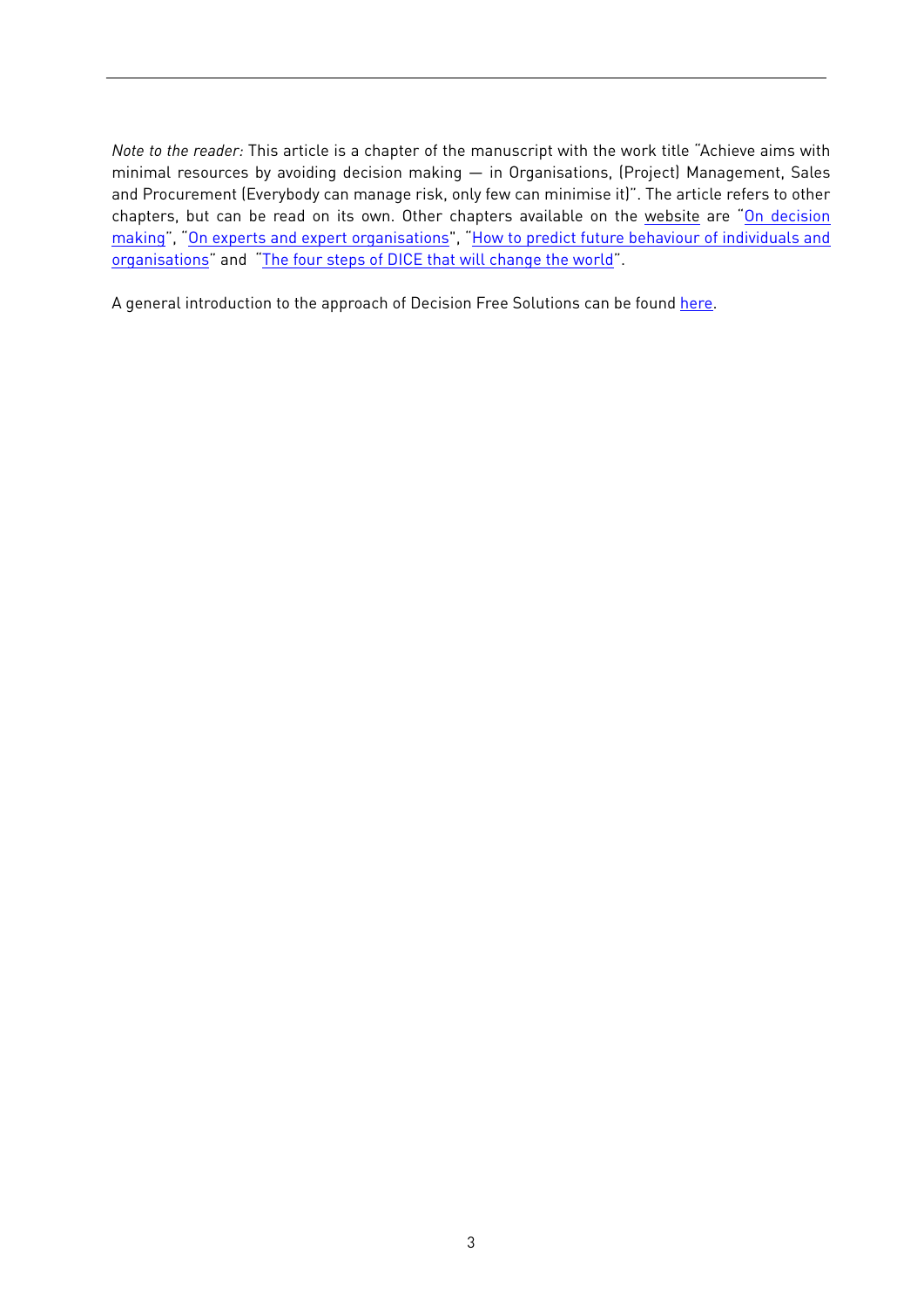## <span id="page-3-0"></span>**How do an expert and a non-expert communicate?**

When two experts in the same field meet, you may find that when the one is talking, the other is both listening and thinking. You may also find that they end up talking about details with great enthusiasm, as there is where they find the devil that is causing so much excitement.

When experts think about things in the domain of their expertise they combine existing knowledge and concepts they are experts in. This way they may generate new insight and solutions. When they talk between themselves about details, they may be arriving at the root cause of why they interpret something differently. Between experts "thinking" and "use of details" serve a purpose. They don't, however, when an expert is communicating with someone who isn't an expert in the same field.

When the expert is making an "expert-in-something-else" (from here on referred to as "nonexpert") think, it means whatever the expert is saying isn't transparent. And as the non-expert is an expert in something else, the thinking will not help him to suddenly "get it". The best that can happen is that the non-expert asks the expert a question. Whenever the expert sees the other starting to think, he is to make his explanation simpler, more transparent, avoiding details.

Experts talking among themselves is the exception. The everyday situation is that the expert in one thing is to communicate with the expert in some other thing. Be it between colleagues, departments or organisations. If this communication is not successful, then how is the non-expert to know he is talking to an expert? How does the vendor make clear to the buyer that he has the expertise and the solution the buyer is in need of? How can the board member be certain that the proposal of the project leader is to be approved?

To avoid decisions in the communication between an expert and a non-expert, certain principles are to be observed. These principles are Transparency, Objectivity, No details, No requirements, No relationship. They are collectively labelled as 'TONNNO'.

In the communication between an expert and a non-expert details are to be avoided. To resolve issues between experts details not only matter, they are essential. One major challenge that surfaced in a later stage of the Apollo Program was how to structure the communication, the operation and the displaying of the hundreds of switches that could be thrown, dials that could be turned, and the data that could be computed. A new position with the title "Chief of Apollo Data Priority Coordination" was created with a very lengthy and technical job description which came down to "figure out how to fly the missions". One challenge was the very limited computer capacity available at the time. The onboard computers in the command and lunar modules had less capacity than a modern pocket calculator. Competition for computer capacity was fierce. Bill Tindall's solution was holding what were known as "Black Friday" meetings. All the people competing for computer capabilities would crowd into the conference room and explain in fervent detail just why their particular needs were crucial to the success of the mission and the safety of the astronauts. Then they had to pretty much fight it out among themselves. The method to the madness (a method copied by others in the Apollo Program) was that what mattered most to the experts was not to get their way, but to have a chance to make their case.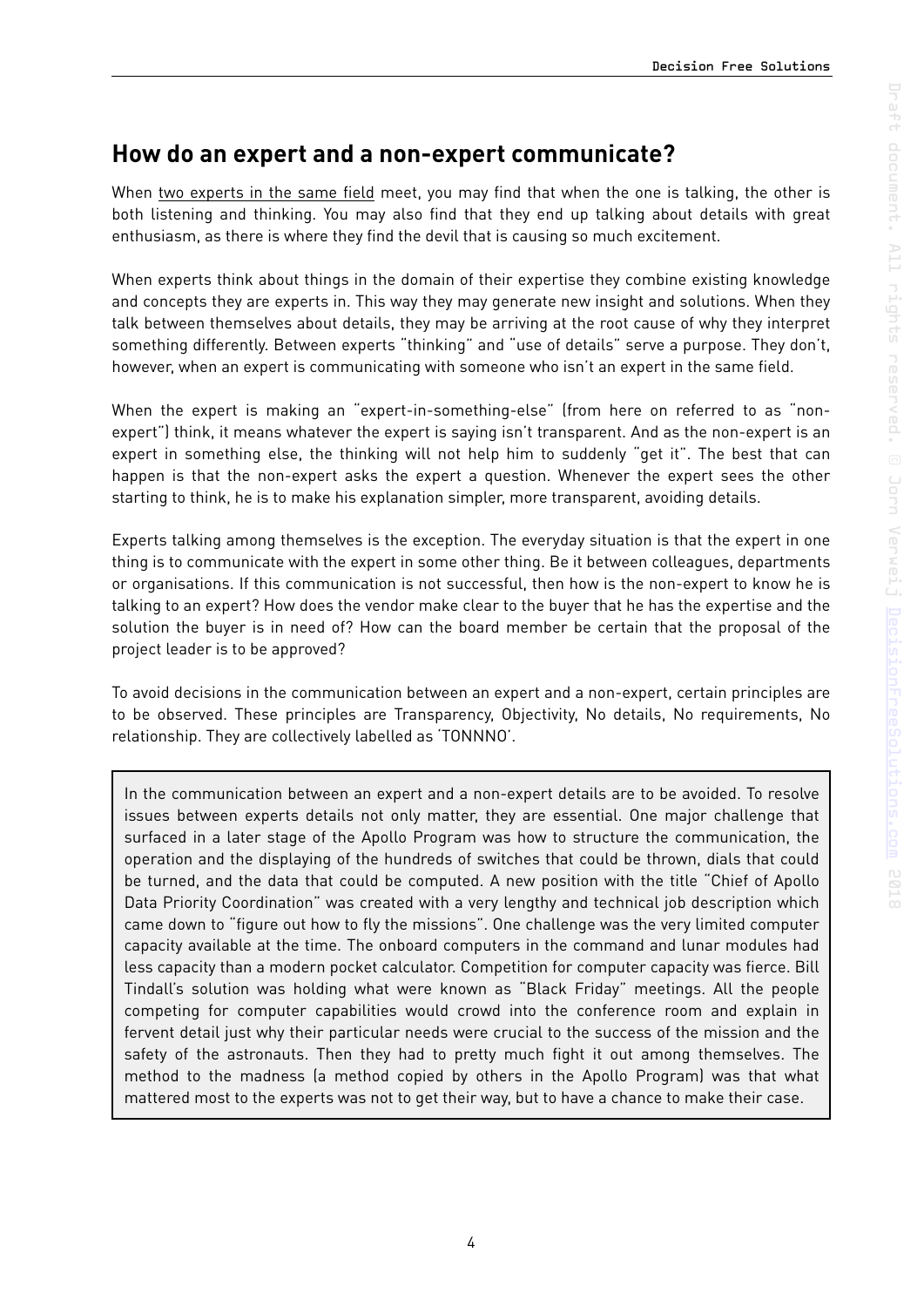All ideas would be treated seriously. Experts walked into these meetings "polarised and cultures apart", but Tindall's method built them into teams. As far as Tindall was concerned the real secret to the meetings was that people weren't making recommendations to forward to higher management, but that substantiated choices were made then and there, and that you'd better be there too. *Source: [2]*

## <span id="page-4-0"></span>**The principle of the TONNNO principles**

To minimise risk in achieving a desired outcome you need the right experts maximally utilising their expertise. To achieve this it must be assured that:

- 1. The right expert is identified
- 2. The identified expert can maximally utilise his/her expertise

Both instances concern the communication between so-called non-experts (those who are in need of help in achieving their desired outcome) and experts (who are to contribute to achieving the desired outcome).

The decision avoiding principles are the principles to be observed so that 1 and 2 are achieved. The five principles of TONNNO are thus to be seen in this light, and the logic for each principle is also directly connected to assuring 1 and 2.

## <span id="page-4-1"></span>**Overview of the TONNNO principles**

| <b>Principle</b> | <b>Brief explanation</b>                                                                                                                                                                                                                                                                                                                                       |
|------------------|----------------------------------------------------------------------------------------------------------------------------------------------------------------------------------------------------------------------------------------------------------------------------------------------------------------------------------------------------------------|
| Transparency     | Whatever is communicated is to be transparent. It is to be understood in<br>the same way by everyone taking part in the communication. That what is<br>communicated is to be obvious, easy to understand, non-ambiquous and<br>absent of jargon. Simplicity is key. This is most readily achieved through the<br>use of metrics, the language of transparency. |
| Objectivity      | Whatever is communicated is to be objective. It should be clear when it is<br>achieved. It should be measurable. The use of metrics results in objectivity.                                                                                                                                                                                                    |
| No details       | The communication is to avoid details. Details result in complexity instead<br>of simplicity.                                                                                                                                                                                                                                                                  |
| No requirements  | Requirements, in the sense of imposed demands and obligations as<br>defined by the non-expert, restrict the use of expertise.                                                                                                                                                                                                                                  |
| No relationship  | Relationships - be it existing connections between two parties who had<br>previous dealings with each other, or e.g. established referral or<br>scheduling systems - bypass the identification of the expert.                                                                                                                                                  |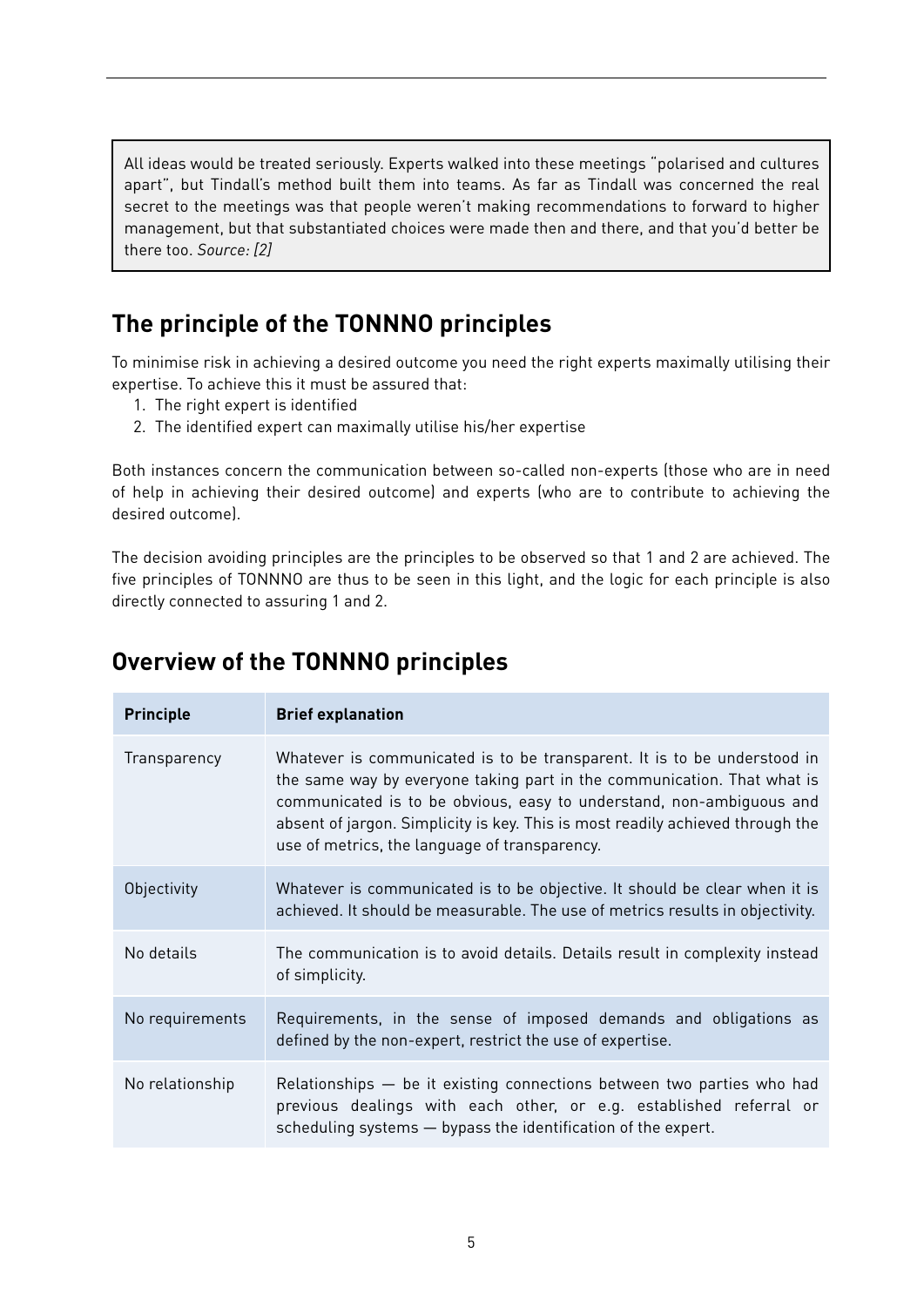## <span id="page-5-0"></span>**Transparency**

#### <span id="page-5-1"></span>**Transparency is to do away with assuming and thinking**

What is transparent to one may still be confusing to another. Transparency may be said to be achieved when the one who is providing transparency (the expert) is able to communicate in such a way that nobody has to think, and nobody has to make assumptions.

Transparency with respect to a certain topic can only be created by an expert in this topic. For example, it is the obligation of the one who wants to achieve a desired outcome to provide transparency with respect to the various aspects of this desired outcome. Likewise, it is the obligation of the one who will contribute to achieve this desired outcome to provide transparency as to how this will be achieved.

As long as someone is still thinking or has to make assumptions the communication is still too complex. The communication is to be so simple that nobody is thinking anymore.

Experts can create transparency by making things simple to understand. Providing simple solutions to complex problems is also a sign of expertise. Simple solutions are less likely to fail than complex ones, and will thus minimise risk. Simple solutions are transparent. In the Apollo Program thousands of specialists worked on complex problems. The almost natural tendency of these specialists was to come up with solutions which were also complex. For Joe Shea this was a clear problem. His doctrine was "keep it simple". By keeping it simple the number of ways things could go wrong was minimised. One such complex problem was how to measure how much fuel is in a tank when in zero gravity. The solution engineers had come up with was the employment of a Geiger-counter arrangement that would register the attenuation of radiation sources being transmitted through the fuel. After several months of development, failing to make the arrangement reliable enough, Joe Shea stepped in and requested the addition of a small reserve fuel tank, just like his Volkswagen had, with enough fuel to get the crew home safely. And when engineers from North American were about to begin developing a new type of heat shield material that would be able to cope with the stresses following exposure to extreme cold caused by being in the sun's shadow for more than ten hours, Joe Shea suggested to rotate the spacecraft, so that the heat shield would always remain warm enough. It came to be known as "passive thermal control", or "the barbecue mode".

#### <span id="page-5-2"></span>**Transparency is not objective and has to be actively ensured**

Transparency is not objective and can not be presumed. Even in absence of thinking wrong assumptions may still be made. A description of context (event conditions), avoidance of technical terminology and jargon, but especially the use of non-ambiguous metrics contribute to transparent communication. Actively ensuring that transparency has been achieved, however, remains pivotal in avoiding decision making. This is the responsibility of the expert in the topic being communicated.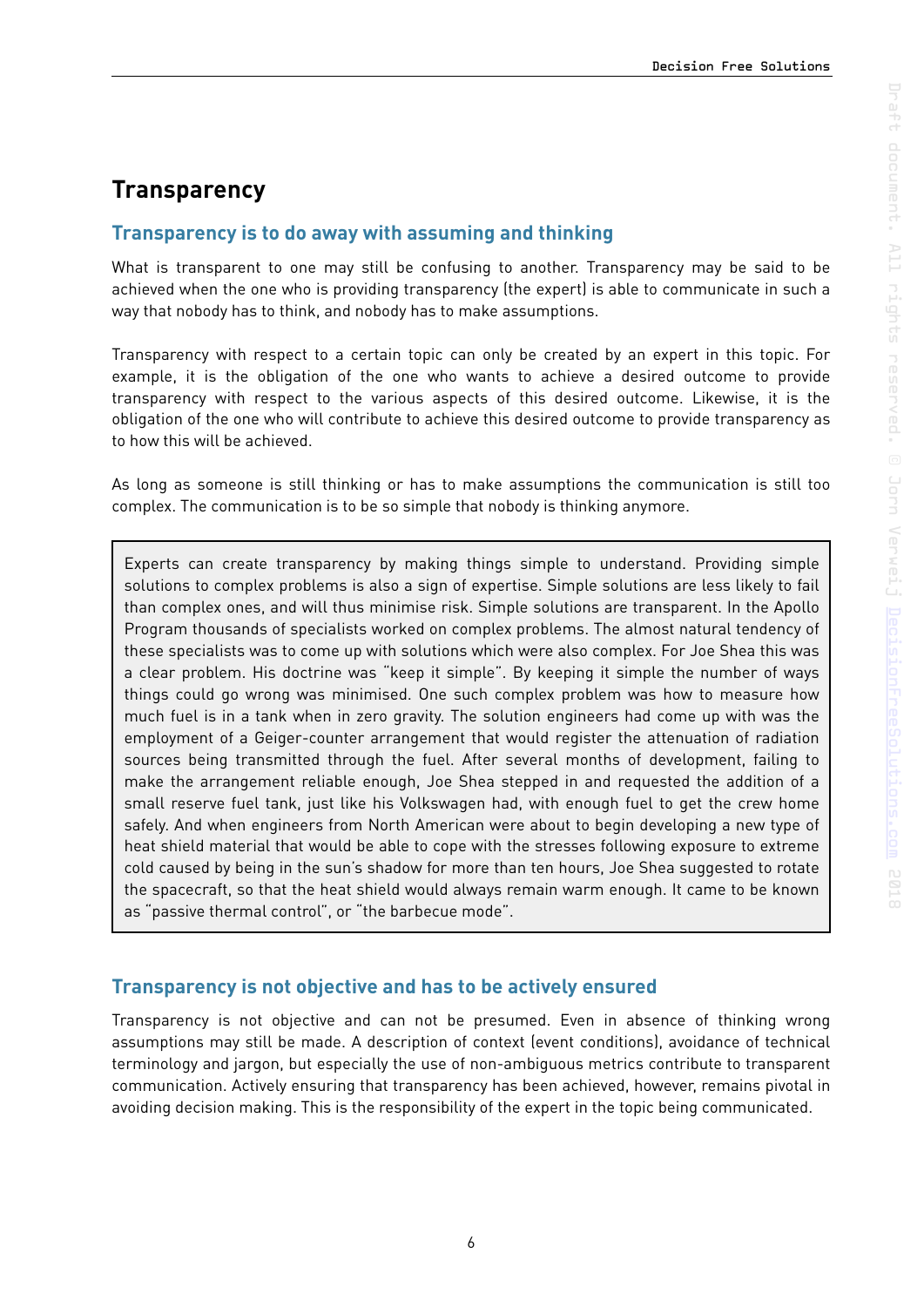#### <span id="page-6-0"></span>**Metrics is the language of transparency**

The use of metrics may transform communication into a simple, non-technical and very efficient language requiring no interpretation and resulting in immediate understanding by all involved. Examples of metrics are "number of times", "number of defects", "% of cost deviation", "customer satisfaction".

As a note of warning, the identification and the proper use of metrics is not always straightforward. Introducing the use of metrics may even cause resistance, as metrics are bound to replace intuition, hierarchy and reputation. Not everybody will embrace this.

In Michael Lewis' "Moneyball" [4] the central premise is that the collective wisdom of baseball "experts" is subjective, and that the metrics that were collected to evaluate players (e.g. "stolen bases", "batting average") had lost their relevance in the modern game. The Oakland Athletics baseball team, competing against teams able to spend up to three times more on player's salaries, successfully used rigorous statistical analysis to find better metrics to identify players which were undervalued by the market. This approach consequently resulted in the Oakland Athletics achieving the playoffs in both 2002 and 2003. In "The Undoing Project" [5] Michael Lewis writes about how "the enthusiasm for replacing old-school expertise with new-school data analysis was often shallow." The case in point is that of the Boston Red Sox, who aped the Oaklands approach and in 2004 won their first World Series in nearly a century. They won it again in 2007 and 2013. "But in 2016, after three disappointing seasons, they announced that they were moving away from the data-based approach and back to one where they relied upon the judgement of baseball experts. ("We have perhaps overly relied on numbers...," said owner John Henry.)" All of which goes to show that: one, what is to be collected is not merely "metrics", but the metrics which are shown to be relevant to achieving the desired outcome. Two, that relevant metrics are very powerful, but not magical (they may not give a complete picture of reality and or competitors collecting the same metrics may level the playing field again). And, three, that there will always be people who prefer to rely on "experts" and "decision making". Even in the face of compelling evidence that metrics outperform the more than hundred biases that influence the unsubstantiated choices homo sapiens makes.

## <span id="page-6-1"></span>**Objectivity**

What is communicated should neither be based on personal judgement nor be open to interpretation. In the context of a goal or target it should be clear when something is e.g. completed or achieved. This is most easily achieved when it is measurable. For example, it may be transparent what is meant with a "sustainable solution", but as a target it is not objective when it remains open to interpretation when this is actually achieved.

## <span id="page-6-2"></span>**No details**

Details cause a non-expert to think. Details are of great importance to and between experts, but have no place in the communication between an expert and a non-expert. Experts may make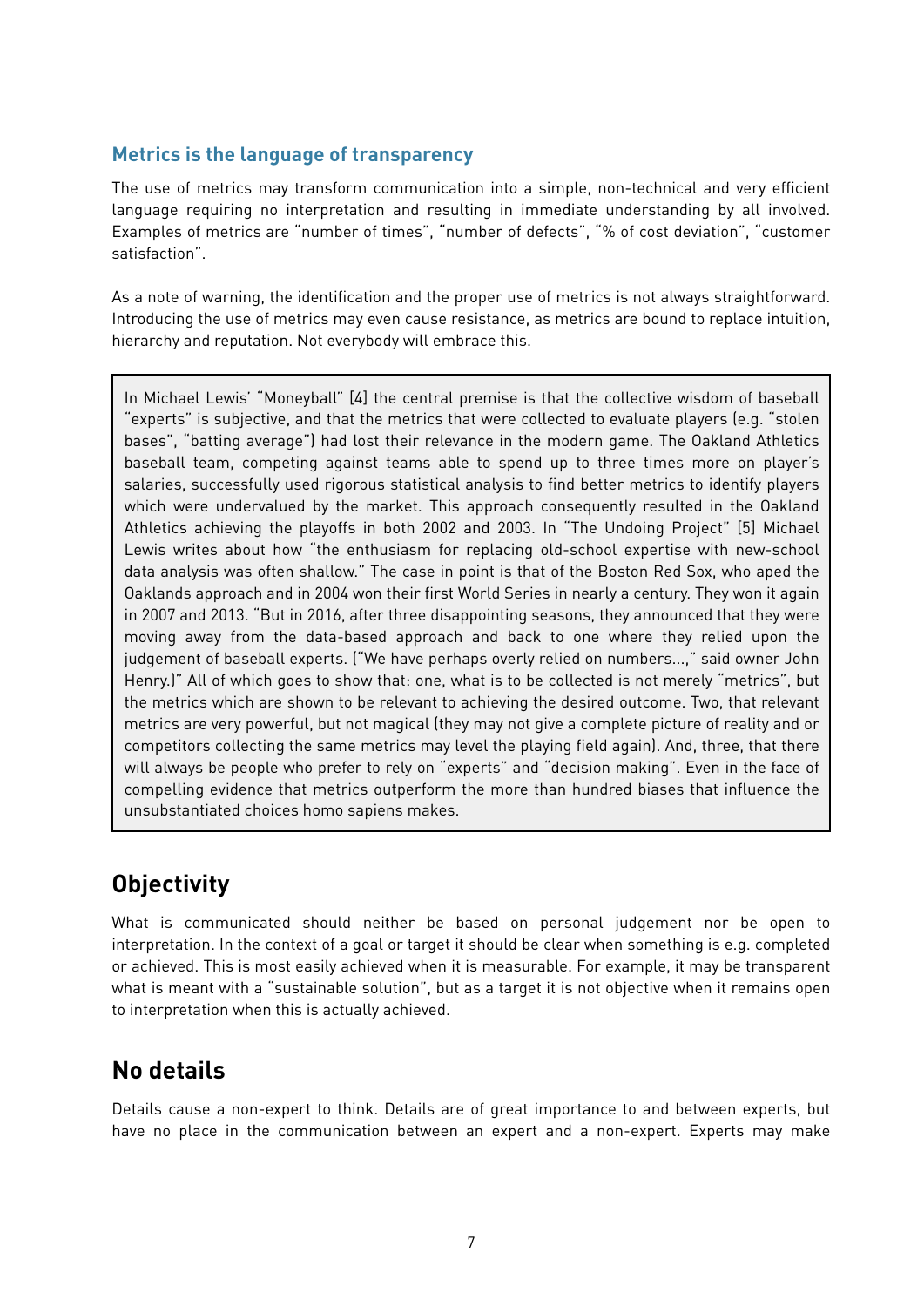detailed plans to achieve an aim, but to make their plan transparent they are to avoid the communication of details.

## <span id="page-7-0"></span>**No requirements**

The principle of "no requirements" is primarily to prevent the non-expert from restricting the utilisation of the expert's expertise. In this context a requirement is a condition which must be met which lacks substantiation as to how it will contribute to achieving an aim. A requirement is thus a decision.

The problem with requirements is that, in absence of substantiation, it is often unclear what they are meant to achieve or prevent. They must be achieved, but to what purpose? Many resources can be poured into meeting certain specifications when there may either be an alternative way of achieving the aim or when the aim would also be achieved with specifications requiring fewer resources to achieve.

From 1964 to 1966 about 350'000 contractors worked on the Apollo Program. Specifications, and delays, were everywhere, and it drove Joe Shea crazy. As far as Joe Shea was concerned there was nothing sacred about the specifications. As far as he was concerned there were only three sacred requirements for the entire program: man, moon and decade. "If those are the real three things you've got to do, then everything else can be traded off underneath." And so Joe Shea kept going back to the why of things: Why these numbers and not others on the spec? Was the product good enough to do the job it was supposed to do? Was the job it was supposed to do in the spec the job it would have to do on the flight? The better was the enemy of the good. At times contractors became so obsessed with meeting specifications that common sense got lost in the process. One such example concerns Honeywell, who were delayed in delivering the autopilot for Command Modules 012 (lost during the Apollo 1 disaster) and 014. The reason for this delay was that there were redesigning some connectors and printed circuits to pass the humidity spec. Joe Shea wanted to know how badly it had failed. Turned out that, actually, they hadn't tested against the humidity spec yet. To make sure it would eventually pass the humidity test they were immersing the connector board in water, and they were having trouble getting it to survive the immersion. *Source: [2]*

## <span id="page-7-1"></span>**No relationship**

Relationships automatically establish themselves, and are not "negative" or in any way to be avoided. With "no relationship" is meant that an existing relationship shall not come instead of the process of identifying an expert. If this does happen, then the use of the relationship increases risk.

The term "relationship" is to be understood in a very broad sense. It refers to any *unsubstantiated*  means of selecting or appointing someone or something to help achieve a desired outcome. If an organisation is in need of a entirely new solution it may simply choose a vendor it is already doing business with. In doing so it uses the existing relationship and thus takes the risk the vendor is not the expert in providing the new solution.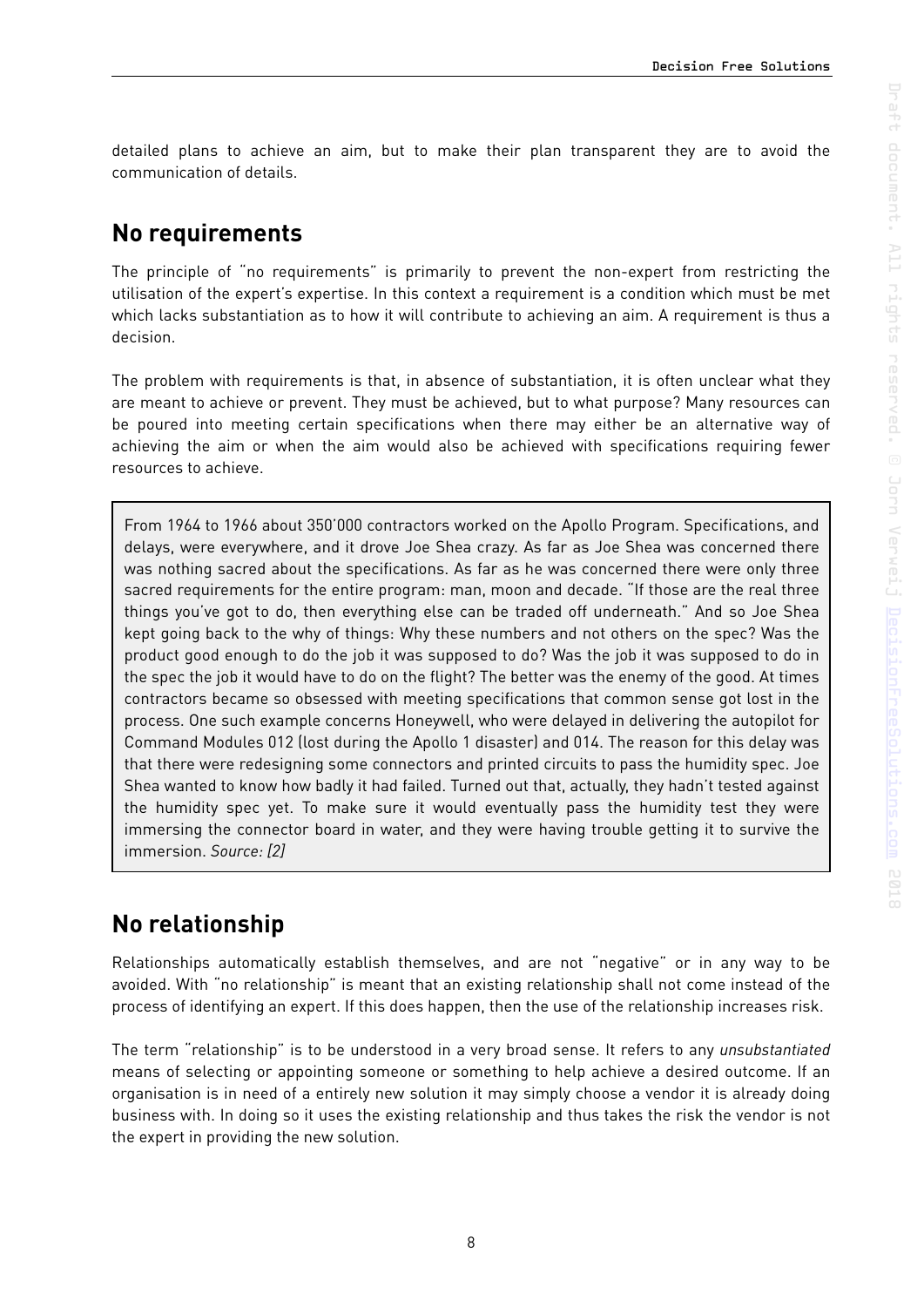Other examples of the use of relationships are the random allocation of a project to an "available" project leader, or using a rotation scheme to select team members, or inviting someone to be a part of some panel only because of this person's position in the hierarchy.

If an existing relationship has been built on delivered performances in the very same field you need expertise in once again, then the relationship has already provided the substantiations. In this particular case the relation is also the expert.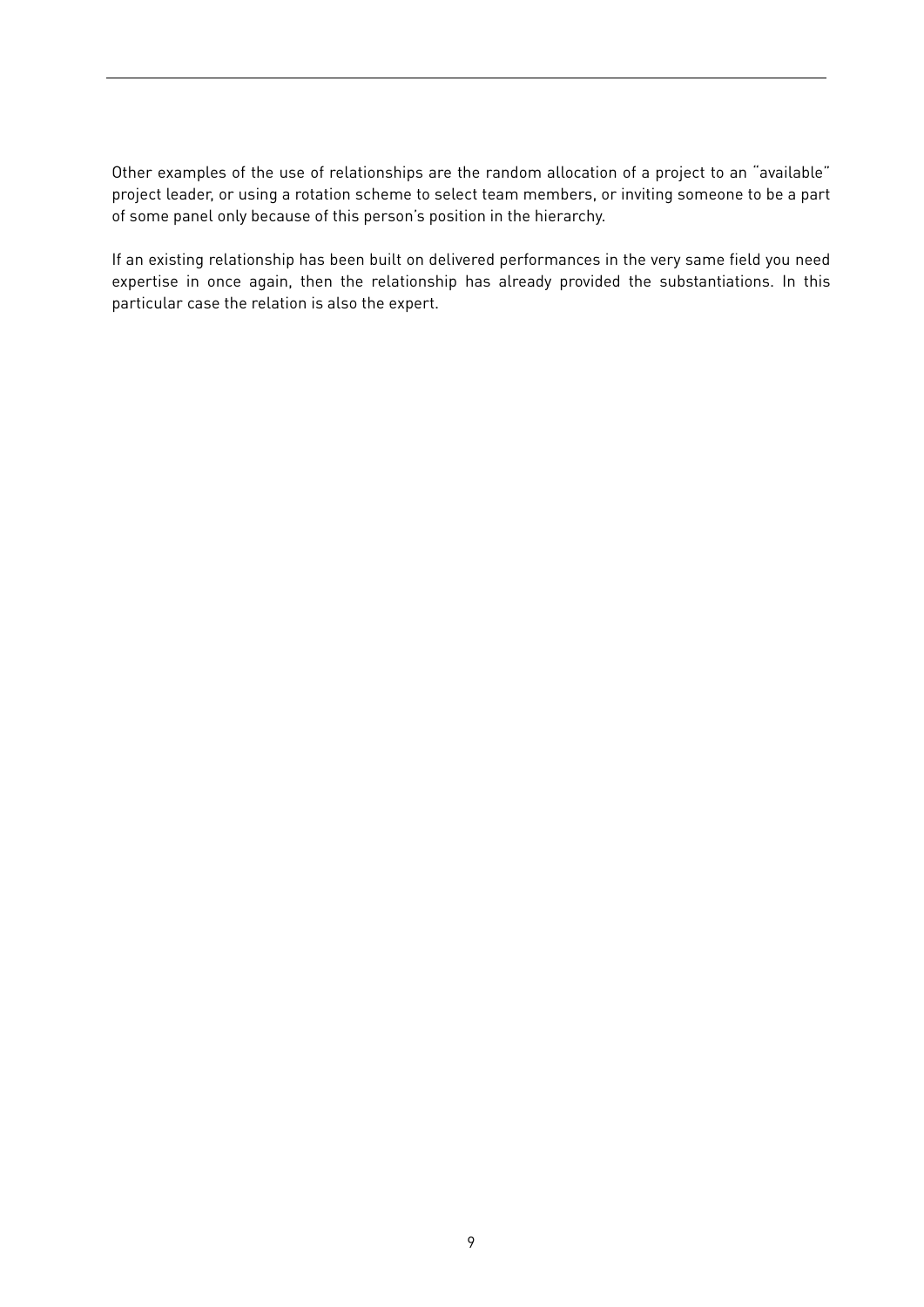### <span id="page-9-0"></span>**References**

[1] Kashiwagi, D.: Information Measurement Theory with the "Kashiwagi Story", 2016

[2] Bly Cox, C., Murray, C.: Apollo, 2004

[3] Gawanda, A.: The Checklist Manifesto, Metropolitan Books of Henry Holt and Company LLC, 2009

[4] Lewis, M.: Moneyball, 2003

[5] Lewis, M.: The Undoing Project, 2017

[6] Kotter, J.P: Leading Change, 1996 (first edition)

[7] Kotter, J.P., Cohen, D.S.: The Heart of Change; Real-life stories of how people change their organisations, 2002 (first edition)

[8] Kotter, J.P.: 8 steps to accelerate change, 2017 (e-book)

[9] Pfeffer, J., Sutton, R.I.: Hard facts, dangerous half-truths & total nonsense; Profiting from evidence-based management, 2006

[10] Bowles, S.: When economic incentives backfire, Harvard Busisness Review, March 2009, <https://hbr.org/2009/03/when-economic-incentives-backfire>

[11] Womack, J.P., Jones, D.T.: Lean thinking; Banish waste and create wealth in your corporation, 2003

[12] Kashiwagi, D.: Best Value Approach 2016, 2016

[13] Kashiwagi, D.: How to know everything without knowing anything vol 2., 2018

[14] van de Rijt, J., Santema, S.: Prestatieinkoop; Met Best Value naar succesvolle projecten, 2013

[15] van de Rijt, J., Witteveen, W.: Best Value werkt, 2014

[16] van de Rijt, J., Witteveen, W., Santema, S.: Best Value stroomt, 2016

[17] Kashiwagi, I.: A Global Study on ICT Project Performance, JAPIV, 2018.

[18] Sharot, T.: The Influential Mind, 2017

[19] Robertson, B. J.: Holacracy; The revolutionary management system that abolishes hierarchy, 2015

[20] Hammond, J.S., Keeney, R.L., Raiffa, H.: The hidden traps in decision making, Harvard Business Review (R0601K), 2006 (first published 1998)

[21] Kahneman, D.: Thinking, fast and slow, 2011

[22] Kahneman, D., Lovallo, D., Sibony O.: Before you make that big decision..., Harvard Business Review (R1106B), 2011

[23] Tinsley, C.H., Dillon, R.L., Madsen, P.M.: How to avoid catastrophe, Harvard Business Review (R1104G), 2011

[24] Charan, R.: Conquering a culture of indecision, Harvard Business Review (R0601J), 2001

[25] Garvin, D.A., Roberto, M.A.: What you don't know about making decisions, Harvard Business Review (R0108G), 2001

[26] Rogers, P., Blenko, M.: Who has the D?, Harvard Business Review (R0601D), 2006

[27] Banaji, M.R., Bazerman, M.H., Chugh, D.: How (un)ethical are you?, Harvard Business Review (R0312D), 2003

[28] Davenport, T.H.: Make better decisions, Harvard Business Review (R0911L), 2009

[29] Campbell, A., Whitehead, J., Finkelstein, S.: Why good leaders make bad decisions, Harvard Business Review (R0902D), 2009

[30] Sinek, S.: Start with why, 2009